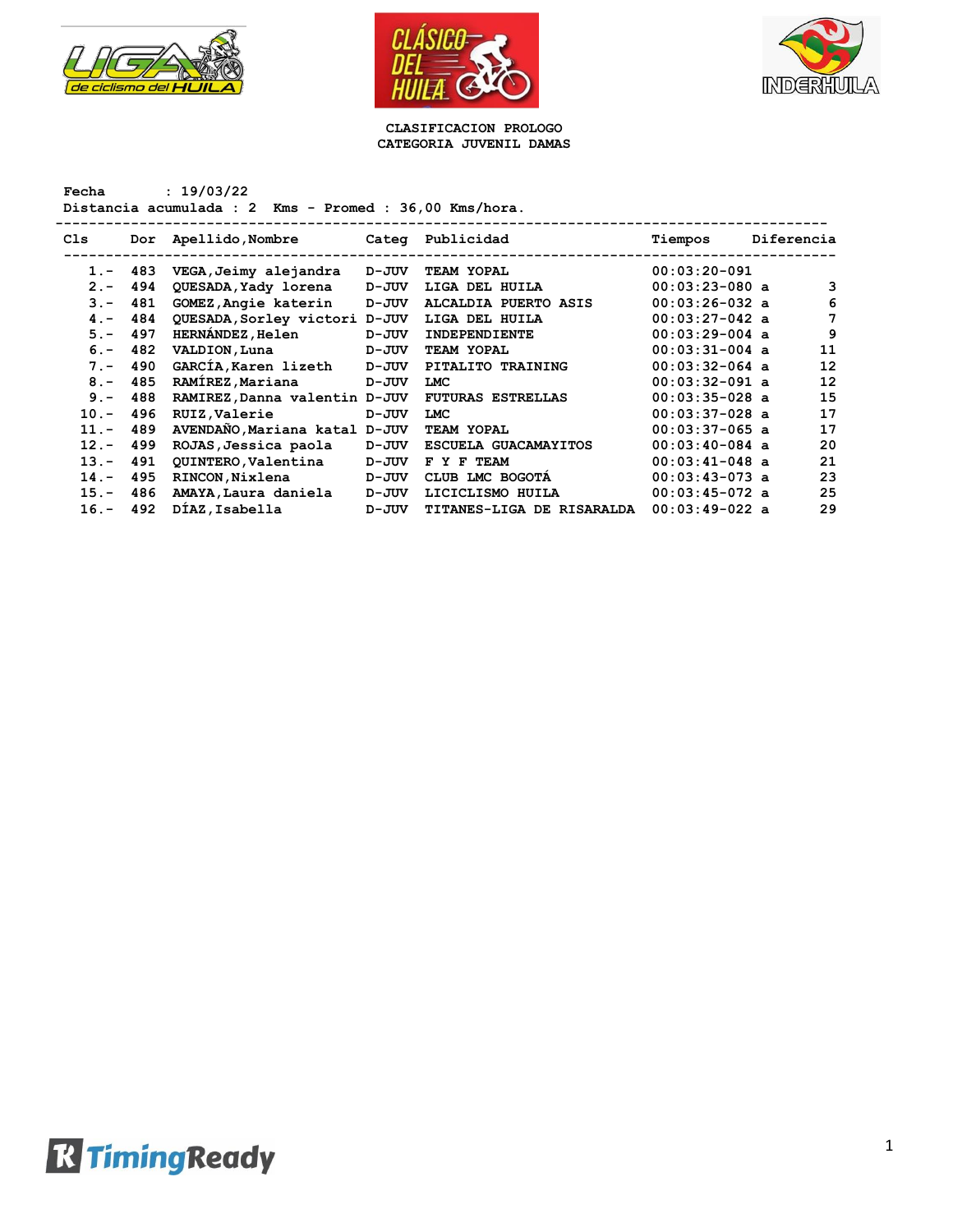





#### **CLASIFICACION PROLOGO CATEGORIA SUB23**

**Fecha : 19/03/22 Distancia acumulada : 2 Kms - Promed : 42,35 Kms/hora.**

| Cls     | Dor | Apellido, Nombre              |                   | Categ Publicidad                | Tiempos          | Diferencia |                         |
|---------|-----|-------------------------------|-------------------|---------------------------------|------------------|------------|-------------------------|
| 1.-     | 290 | TELLEZ, Oscar daniel          | SUB <sub>23</sub> | TEAM CORRATEC                   | $00:02:50-074$   |            |                         |
| $2 -$   | 282 | ABREO, Santiago               | SUB <sub>23</sub> | CUNDINAMARCA                    | $00:02:52-030$ a |            | $\overline{\mathbf{2}}$ |
| $3 -$   | 254 | RUBIANO, Juan sebastian SUB23 |                   | LIGA DEL HUILA                  | $00:02:53-022$ a |            | 3                       |
| $4. -$  | 204 | CUETOCUE, Adrián alejan SUB23 |                   | LICICLISMO INDERHUILA           | $00:02:53-077$ a |            | 3                       |
| $5. -$  | 200 | NAVARRO, Sergio nicolas SUB23 |                   | I AM CHAMPIONS                  | $00:02:53-079$ a |            | 3                       |
| $6. -$  | 219 | HENRIQUEZ, Ludwin rolan SUB23 |                   | TEAM INDERHUILA                 | $00:02:54-028$ a |            | 4                       |
| $7 -$   | 253 | CACERES, Emmanuel aveli SUB23 |                   | CICLO SANGIL NORQUIMICOS        | $00:02:55-052$ a |            | 5                       |
| $8 -$   | 286 | TOBASIA, José elías           | SUB <sub>23</sub> | FUN. PROYECTA INGENIEROS        | $00:02:55-081$ a |            | 5                       |
| $9 -$   | 280 | BETANCUR, Cristian dani SUB23 |                   | <b>ANTIOQ. NVA. GEN. TARAZA</b> | $00:02:56-003$ a |            | 6                       |
| $10. -$ | 288 | DUEÑAS, Andres leonardo SUB23 |                   | FUN. PROYECTA INGENIEROS        | $00:02:56-078$ a |            | 6                       |
| $11. -$ | 304 | MORENO, Juan josé             | SUB <sub>23</sub> | VILLAPINZON                     | $00:02:57-042$ a |            | 7                       |
| $12. -$ | 293 | MAYORGA, Carlos               | SUB <sub>23</sub> | <b>NECTAR</b>                   | $00:02:57-048$ a |            | 7                       |
| $13. -$ | 241 | MOSQUERA, Carlos mario        | SUB <sub>23</sub> | TEAM INDERHUILA                 | $00:02:57-052$ a |            | 7                       |
| $14. -$ | 246 | ALBARRACIN, Sebastián         | SUB <sub>23</sub> | CLUB DANIEL RINCON              | $00:02:57-093$ a |            | 7                       |
| $15. -$ | 259 | LOZADA, Didier yared          | SUB <sub>23</sub> | <b>AMPRO-CLUB EGAN BERNAL</b>   | $00:02:58-002$ a |            | 8                       |
| $16. -$ | 238 | ROJAS, Ronaldo                | SUB <sub>23</sub> | <b>TEAM NATIVOS PAYN</b>        | $00:02:58-014$ a |            | 8                       |
| $17. -$ | 239 | CARVAJAL, Hugo leandro        | SUB <sub>23</sub> | <b>HUILA</b>                    | $00:02:58-017$ a |            | 8                       |
| $18. -$ | 271 | TORRES, Camilo andres         | SUB <sub>23</sub> | MAGDALENA                       | $00:02:58-025$ a |            | 8                       |
| $19. -$ | 279 | MONTOYA, Jairo orlando        | SUB <sub>23</sub> | ANTIOQ. NVA. GEN. TARAZA        | $00:02:58-042$ a |            | 8                       |
| $20 -$  | 213 | MARTÍNEZ, Iván estiven        | SUB <sub>23</sub> | ALCALDIA DE OICATA              | $00:02:58-054$ a |            | 8                       |
| $21. -$ | 264 | BOHÓRQUEZ, Santiago           | SUB <sub>23</sub> | LIGA DE SANTANDER               | $00:02:58-082$ a |            | 8                       |
| $22 -$  | 226 | CRUZ, Johan steven            | SUB <sub>23</sub> | YARIGUIES BARRANCABERMEJA       | $00:02:58-097$ a |            | 8                       |
| $23 -$  | 243 | ACEVEDO, Nicolás alejan SUB23 |                   | ROCKLAND CYCLING VELO           | $00:02:59-051$ a |            | 9                       |
| $24. -$ | 297 | SUA, David felipe             | SUB <sub>23</sub> | <b>CLUB KRIEGER</b>             | $00:03:00-008$ a |            | 10                      |
| $25. -$ | 260 | GONZÁLEZ, Jersson felip SUB23 |                   | AMPRO-CLUB EGAN BERNAL          | $00:03:00-015$ a |            | 10                      |
| $26. -$ | 212 | BAUTISTA, Yeison antoni SUB23 |                   | <b>GENESANO</b>                 | $00:03:00-029$ a |            | 10                      |
| $27. -$ | 267 | PEREZ, Mateo                  | SUB <sub>23</sub> | CLUB DANIEL RINCON              | $00:03:00-041$ a |            | 10                      |
| $28. -$ | 209 | CARVAJAL, Juan sebastiá SUB23 |                   | <b>BICISTORE</b>                | $00:03:01-008$ a |            | 11                      |
| $29. -$ | 292 | VALENCIA, Víctor hugo         | SUB <sub>23</sub> | LIGA DEL HUILA                  | $00:03:01-066$ a |            | 11                      |
| $30 -$  | 248 | OVIEDO, Ember                 | SUB <sub>23</sub> | CLUB BARRANCABERMEJA BMX        | $00:03:01-080$ a |            | 11                      |
| $31 -$  | 262 | GAYON, Daniel fernándo        | SUB <sub>23</sub> | AMPRO-CLUB EGAN BERNAL          | $00:03:02-011$ a |            | 12                      |
| $32 -$  | 274 | BERNAL, Juan diego            | SUB <sub>23</sub> | <b>ORIUS ALCARAVAN</b>          | $00:03:02-025$ a |            | 12                      |
| $33 -$  | 277 | VELEZ, Victor mario           | SUB <sub>23</sub> | ANT. CLUB NVA GENERACION        | $00:03:02-031$ a |            | 12                      |
| $34. -$ | 202 | ORJUELA, Jhon jairo           | SUB23             | <b>TIBANA</b>                   | $00:03:02-041$ a |            | 12                      |
| $35. -$ | 244 | JAIME, Cristian andrés        | SUB <sub>23</sub> | LMC                             | $00:03:02-096$ a |            | 12                      |
| $36. -$ | 275 | DÍAZ, Jaír                    | SUB <sub>23</sub> | LIGA DE SUCRE                   | $00:03:03-036$ a |            | 13                      |
| $37. -$ | 313 | SAENZ, Sebastian              | SUB <sub>23</sub> | CICLO FUNZA                     | $00:03:03-063$ a |            | 13                      |
| $38. -$ | 247 | SERRANO, Kevin fernando SUB23 |                   | CLUB VÍCTOR HUGO PEÑA           | $00:03:03-077$ a |            | 13                      |
| $39. -$ | 291 | PIMIENTO, Edgar josé          | SUB23             | FUN. PROYECTA INGENIEROS        | $00:03:03-087$ a |            | 13                      |
| $40. -$ | 221 | ARARA, Fernando               | SUB <sub>23</sub> | <b>INPENDIENTE</b>              | $00:03:04-037$ a |            | 14                      |
| $41. -$ | 217 | PELAEZ, Sebastian felip SUB23 |                   | F Y F TEAM                      | $00:03:04-052$ a |            | 14                      |
| $42 -$  | 309 | <b>GUAVITA, Cesar</b>         | SUB <sub>23</sub> | <b>STRONGMAN</b>                | $00:03:04-062$ a |            | 14                      |
| $43.-$  | 216 | ROBLES, Daniel yesid          | SUB23             | <b>TIBANA</b>                   | $00:03:04-072$ a |            | 14                      |
| $44. -$ | 229 | ARÉVALO, Jhondeyby            | SUB23             | F Y F TEAM                      | $00:03:04-082$ a |            | 14                      |
| $45.-$  | 231 | CASTAÑEDA, Julián felip SUB23 |                   | CLUB LMC                        | $00:03:05-033$ a |            | 15                      |
| $46. -$ | 257 | VALENTÍN, Carlos adrián SUB23 |                   | FUN. GERO TIBANA JENESANO       | $00:03:05-053$ a |            | 15                      |
| $47. -$ | 266 | NARANJO, Carlos andres        | SUB <sub>23</sub> | INDEPENDIENTE                   | $00:03:05-055$ a |            | 15                      |
| $48. -$ | 307 | CRUZ, Jairo andrés            | SUB <sub>23</sub> | <b>TRAINING PITALITO</b>        | $00:03:05-062$ a |            | 15                      |
| $49. -$ | 273 | <b>GUERRERO, Geofre</b>       | SUB <sub>23</sub> | FENIX                           | $00:03:05-090$ a |            | 15                      |
| $50. -$ | 278 | OVIEDO, Juan andres           | SUB <sub>23</sub> | ANT. CLUB NVA GENERACION        | $00:03:06-014$ a |            | 16                      |
| $51. -$ | 302 | GUEVARA, David eliceo         | SUB <sub>23</sub> | ANDARIEGOS DE SUSA              | $00:03:06-015$ a |            | 16                      |
| $52 -$  | 210 | TRUJILLO, Jhon felipe         | SUB <sub>23</sub> | FUNDACIÓN COLOMBIELAS           | $00:03:06-024$ a |            |                         |
|         |     |                               |                   |                                 |                  |            | 16                      |

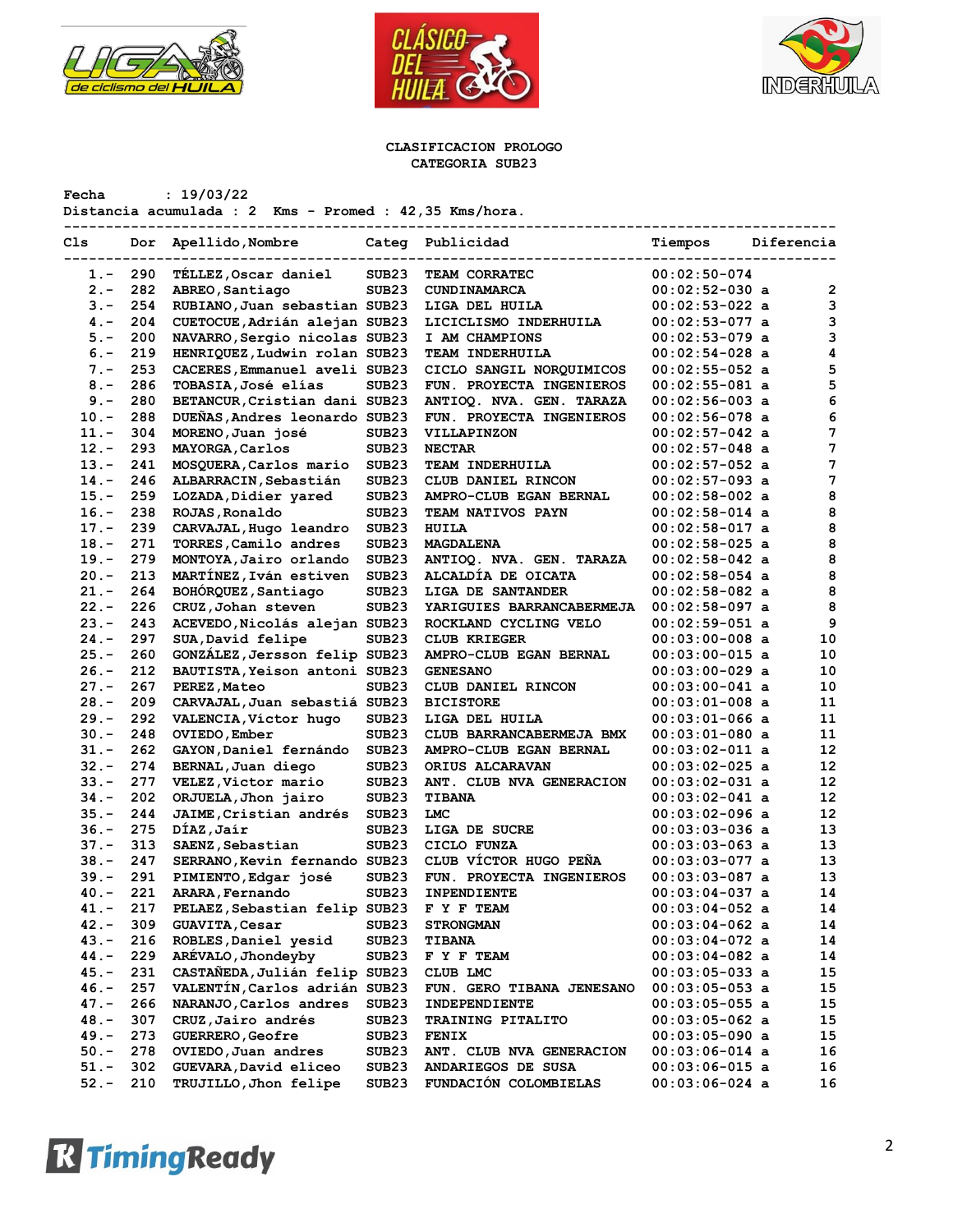





#### **CLASIFICACION PROLOGO CATEGORIA SUB23**

| Fecha      |     | : 19/03/22<br>Distancia acumulada : 2 Kms - Promed : 42,35 Kms/hora. |                   |                           |                  |    |
|------------|-----|----------------------------------------------------------------------|-------------------|---------------------------|------------------|----|
| $53 -$     | 214 | DUCUARA, Kevin andrés                                                | SUB <sub>23</sub> | <b>TIBANA</b>             | $00:03:06-085$ a | 16 |
| $54. -$    | 236 | PUERTA, Juan pablo                                                   | SUB <sub>23</sub> | HDTUU                     | $00:03:06-092$ a | 16 |
| $55. -$    | 223 | VENEGAS, Manuel felipe                                               | SUB <sub>23</sub> | FRAJILES Y FUERTES        | $00:03:07-057$ a | 17 |
| $56. -$    | 306 | RIOS, Federico andres                                                | SUB <sub>23</sub> | LMC                       | 00:03:07-068 a   | 17 |
| $57. -$    | 250 | PALOMINO, Jhossy esteba SUB23                                        |                   | VICTOR HUGO PENA          | $00:03:07-072$ a | 17 |
| $58. -$    | 240 | SARMIENTO, Andrés                                                    | SUB <sub>23</sub> | FYF TEAM                  | $00:03:07-088$ a | 17 |
| $59. -$    | 296 | ROJAS, Juan pablo                                                    | SUB <sub>23</sub> | INDERHUILA                | 00:03:07-097 a   | 17 |
| $60 -$     | 211 | QUINTERO, Camilo                                                     | SUB23             | CLUB SANTIAGO DE TUNJA    | $00:03:08-012$ a | 18 |
| $61.-*284$ |     | MENDIVELSO, Cristian ca SUB23                                        |                   | FUN. PROYECTA INGENIEROS  | $00:03:08-020$ a | 18 |
| $61.-*300$ |     | LIZCA, Steban                                                        | SUB <sub>23</sub> | L. C/MARCA-ROUTE69 ZIPAQ. | $00:03:08-020$ a | 18 |
| $63 -$     | 285 | ARIAS, Wilfran andrey                                                | SUB <sub>23</sub> | FUN. PROYECTA INGENIEROS  | 00:03:08-023 a   | 18 |
| 64.-       | 294 | MORENO, Javier                                                       | SUB <sub>23</sub> | <b>HERRERA</b>            | 00:03:09-097 a   | 19 |
| $65. -$    | 281 | RODRÍGUEZ, Guillermo                                                 | SUB <sub>23</sub> | CICLO MARY                | 00:03:10-027 a   | 20 |
| 66.-       | 224 | VIVEROS, Juan manuel                                                 | SUB <sub>23</sub> | INDEPENDIENTE             | $00:03:10-053$ a | 20 |
| 67.-       | 205 | HERRERA, Miguel andres                                               | SUB <sub>23</sub> | TEAM VILLANUEVA           | $00:03:10-078$ a | 20 |
| 68.-       | 208 | PERDOMO, Sneider                                                     | SUB <sub>23</sub> | TEAM CAQUETA              | $00:03:11-008$ a | 21 |
| $69. -$    | 312 | CORTES, Arnoldo                                                      | SUB <sub>23</sub> | CICLO FUNZA               | $00:03:11-021$ a | 21 |
| $70. -$    | 289 | BECERRA, Luis daniel                                                 | SUB <sub>23</sub> | FUN. PROYECTA INGENIEROS  | $00:03:11-031$ a | 21 |
| $71. -$    | 227 | CUADRADO, Juan manuel                                                | SUB <sub>23</sub> | TEAM TECNISEG             | 00:03:11-047 a   | 21 |
| $72 -$     | 261 | PAEZ, David santiago                                                 | SUB <sub>23</sub> | AMPRO-CLUB EGAN BERNAL    | $00:03:11-084$ a | 21 |
| $73. -$    | 245 | SÁNCHEZ, Daniel esteban SUB23                                        |                   | CLUB DANIEL RINCON        | $00:03:12-004$ a | 22 |
| $74. -$    | 255 | AREVALO, Andres                                                      | SUB <sub>23</sub> | CICLO FUNZA               | $00:03:12-037$ a | 22 |
| $75. -$    | 252 | GUTIÉRREZ, Jair sebasti SUB23                                        |                   | TEAM JIREHT BIKE F/GASUGA | $00:03:12-050$ a | 22 |
| $76. -$    | 272 | RODRÍGUEZ, Nicolás                                                   | SUB23             | CLUB LMC                  | $00:03:12-080$ a | 22 |
| $77. -$    | 242 | MELO, Gabriel julián                                                 | SUB <sub>23</sub> | EQUIPO F Y F              | $00:03:13-030$ a | 23 |
| $78. -$    | 301 | BELTRAN, Andrés felipe                                               | SUB <sub>23</sub> | ROUTE 69                  | $00:03:13-031$ a | 23 |
| $79. -$    | 206 | <b>TRUJILLO, Nicolás</b>                                             | SUB <sub>23</sub> | GARZÓN                    | $00:03:13-034$ a | 23 |
| $80. -$    | 249 | TOBAR, Ronal andres                                                  | SUB23             | CLUB VÍCTOR HUGO PEÑA     | $00:03:13-094$ a | 23 |
| $81. -$    | 207 | BUITRAGO, Sergio alejan SUB23                                        |                   | CLUB TEAM CAQUETA         | $00:03:14-025$ a | 24 |
| $82 -$     | 299 | LEGUIZAMON, Oscar                                                    | SUB <sub>23</sub> | CLUB RUTA 69              | $00:03:14-048$ a | 24 |
| $83 -$     | 298 | MAHECHA, Arnold jose                                                 | SUB <sub>23</sub> | F Y Y TEAM                | $00:03:15-050$ a | 25 |
| $84. -$    | 311 | ALVIS, Camilo                                                        | SUB <sub>23</sub> | IMRD COTA CICLO BONELO    | 00:03:15-062 a   | 25 |
| $85. -$    | 218 | MORALES, Felipe                                                      | SUB <sub>23</sub> | INDER HUILA               | $00:03:15-065$ a | 25 |
| $86. -$    | 308 | RICO, Oscar Mauricio                                                 | SUB <sub>23</sub> | INDEPENDIENTE             | $00:03:16-023$ a | 26 |
| $87. -$    | 258 | MORENO, Juan fernando                                                | SUB <sub>23</sub> | AMPRO-CLUB EGAN BERNAL    | $00:03:16-024$ a | 26 |
| $88. -$    | 283 | BELTRAN, Edwin alejandr SUB23                                        |                   | FUN. PROYECTA INGENIEROS  | 00:03:16-025 a   | 26 |
| $89. -$    | 256 | ARANDIA, Santiago                                                    | SUB23             | FUNDACIÓN MIFED           | 00:03:16-058 a   | 26 |
| $90 -$     | 201 | BARRERA, Sebastian                                                   | SUB23             | P. INMOBILIARIO-S/TANDER. | $00:03:16-062$ a | 26 |
| $91. -$    | 295 | GUTIÉRREZ, José manuel                                               | SUB <sub>23</sub> | <b>CLUB KRIEGER</b>       | $00:03:17-013$ a | 27 |
| 92.-       | 225 | NEME, Fabio samuel                                                   | SUB <sub>23</sub> | LIGA DEL HUILA            | $00:03:18-009$ a | 28 |
| $93 -$     | 270 | CALDERON, Nicolás ferna SUB23                                        |                   | INDEPENDIENTE             | $00:03:19-053$ a | 29 |
| 94.-       | 228 | VILLACORTE, Eric giovan SUB23                                        |                   | <b>TEAM VILLACORTE</b>    | $00:03:19-094$ a | 29 |
| $95. -$    | 305 | AYALA, Juan david                                                    | SUB <sub>23</sub> | INDEPENDIENTE             | $00:03:21-025$ a | 31 |
| $96. -$    | 268 | MARTINEZ, Juan diego                                                 | SUB <sub>23</sub> | FUNDACIÓN MIFED           | $00:03:23-002$ a | 33 |
| $97. -$    | 215 | QUINTERO, Juan esteban                                               | SUB <sub>23</sub> | CLUB NORQUEZ-LIGA QUINDIO | $00:03:23-029$ a | 33 |
| $98. -$    | 233 | RUIZ, Christian camilo                                               | SUB <sub>23</sub> | CLUB LMC                  | $00:03:24-034$ a | 34 |
| $99. -$    | 269 | MOLINA, Héctor ferney                                                | SUB <sub>23</sub> | FUND. GERO TIBANA JENESAN | $00:03:26-082$ a | 36 |
| $100.-$    | 303 | SIERRA, Juan camilo                                                  | SUB <sub>23</sub> | LIGA DEL TOLIMA           | $00:03:27-091$ a | 37 |
| $101.-$    | 310 | BENACHI, Darwin alexis                                               | SUB <sub>23</sub> | INDEPENDIENTE             | $00:03:39-033$ a | 49 |
| $102.-$    | 287 | PEREZ, Kevin armando                                                 | <i>SUB23</i>      | FUN. PROYECTA INGENIEROS  | $00:03:42-004$ a | 52 |
|            |     |                                                                      |                   |                           |                  |    |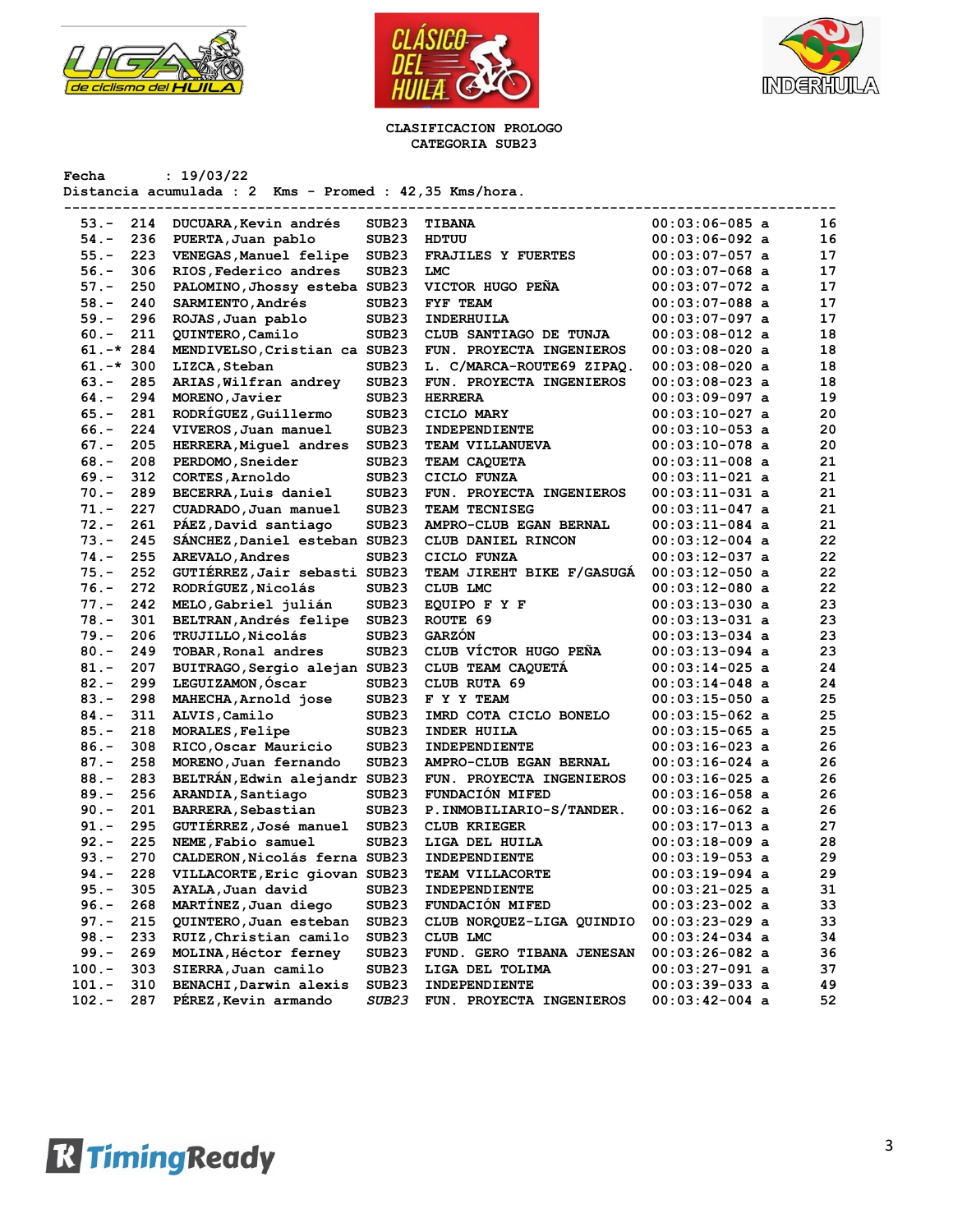





#### **CLASIFICACION PROLOGO CATEGORIA JUVENIL HOMBRES**

**Fecha : 19/03/22 Distancia acumulada : 2 Kms - Promed : 41,14 Kms/hora.**

| Cls          | Dor | Apellido, Nombre              |         | Categ Publicidad            | Tiempos          | Diferencia        |
|--------------|-----|-------------------------------|---------|-----------------------------|------------------|-------------------|
|              |     |                               |         |                             |                  |                   |
| $1 -$        | 34  | VARGAS, Faiber steven         | JUN-1   | CLUB TEAM ARIZA             | $00:02:55-029$   |                   |
| $2 -$        | 94  | PABON, Cristian raúl          | JUN-1   | TEAM ANAPOIMA               | $00:02:55-069$ a |                   |
| $3 -$        | 70  | MENDEZ, Henry david           | $JUN-1$ | TEAM YOPAL ORGU. CASANARE   | $00:02:57-059$ a | 2                 |
| $4 -$        | 67  | <b>GORDILLO, Emerson</b>      | JUN-1   | TEAM YOPAL                  | $00:02:58-020$ a | 3                 |
| $5. -$       | 59  | GAMBA, Cristian santiag JUN-1 |         | TIGRETON TEAM               | $00:02:58-055$ a | 3                 |
| $6. -$       | 76  | URIAN, Juan david             | JUN-1   | TEAM BOYACA FUND. JERO      | $00:02:58-089$ a | 3                 |
| $7. -$       | 96  | OSORIO, Santiago              | JUN-1   | TEAM INQUEBRANTABLES        | $00:02:59-005$ a | 4                 |
| $8 -$        | 78  | BERNAL, Ronald stiven         | JUN-1   | AMPRO-CLUB EGAN BERNAL      | $00:02:59-006$ a | 4                 |
| $9 -$        | 125 | CASTRO, Johan sebastian JUN-1 |         | AMPRO-CLUB EGAN BERNAL      | $00:03:00-027$ a | 5                 |
| $10.-$       | 97  | ROMERO, Arley alexander JUN-1 |         | TEAM ANAPOIMA               | $00:03:01-005$ a | 6                 |
| $11. -$      | 26  | <b>BERMEO, Bernardo</b>       | JUN-1   | CICLO CHIZABAS              | $00:03:01-010$ a | 6                 |
| $12 -$       | 89  | CALLE, Daniel                 | JUN-1   | CLUB NUEVA GENERACIÓN       | $00:03:01-034$ a | 6                 |
| $13 -$       | 43  | BERNAL, Juan                  | JUN-1   | CICLO FORTALEZA             | 00:03:01-056 a   | 6                 |
| $14. -$      | 13  | MARTINEZ, Juan guillerm JUN-1 |         | TEAM BOYACA FUND. JERO      | $00:03:01-083$ a | 6                 |
| $15. -$      | 75  | MORENO, Emanuel               | JUN-1   | FUNDACIÓN MIFED             | $00:03:02-024$ a | 7                 |
| $16. -$      | 12  | GARZÓN, Julián eduardo        | JUN-1   | FUN GERO TIBANA JENESANO    | $00:03:02-028$ a | 7                 |
| $17. -$      | 22  | PORRAS, Maury                 | JUN-1   | TEAM YOPAL                  | 00:03:02-073 a   | 7                 |
| $18. -$      | 11  | CARDENAS, Juan david          | JUN-1   | TEAM BOYACA FUND. JERO      | $00:03:02-084$ a | 7                 |
| 19.-         | 9   | CASALLAS, Andrey fernan JUN-1 |         | TEAM BOYACA FUND. JERO      | $00:03:04-007$ a | 9                 |
| $20 -$       | 100 | GONZÁLEZ, David santiag JUN-1 |         | <b>INQUEBRANTABLES</b>      | $00:03:04-009$ a | 9                 |
| $21. -$      | 84  | JOSSA, Eduar santiago         | JUN-1   | TEAM INQUEBRANTABLES        | $00:03:04-031$ a | 9                 |
| $22 -$       | 92  | RAMÍREZ, Jean fernando        | JUN-1   | <b>TEAM ANAPOIMA</b>        | $00:03:04-036$ a | 9                 |
| $23 -$       | 106 | CASTRILLÓN, Harold            | JUN-1   | <b>TEAM INQUEBRANTABLES</b> | $00:03:04-048$ a | 9                 |
| $24. -$      | 83  | LOPEZ, Juan david             | JUN-1   | TEAM INQUEBRANTABLES        | $00:03:04-067$ a | 9                 |
| $25. -$      | 66  | ORTIZ, Jhoiver stiven         | JUN-1   | LIGA DE CICLISMO C/MARCA    | $00:03:04-072$ a | 9                 |
| $26. -$      | 44  | ARIAS, Juan pablo             | JUN-1   | <b>CICLOBOOZ</b>            | $00:03:04-082$ a | 9                 |
| $27. -$      | 101 | CRUZ, Elkin stiven            | JUN-1   | TEAM ANAPOIMA               | $00:03:05-033$ a | 10                |
| $28. -$      | 86  | LAVERDE, Juan pablo           | JUN-1   | <b>TEAM INQUEBRANTABLES</b> | $00:03:05-073$ a | 10                |
| $29. -$      | 15  | HURTADO, Jhon alex            | JUN-1   | ESCUELA GUACAMAYITOS        | $00:03:06-014$ a | 11                |
| $30 -$       | 46  | BURBANO, Oscar david          | JUN-1   | <b>CICLOBOOZ</b>            | $00:03:06-016$ a | 11                |
| $31 -$       | 14  | SUAREZ, Daniel felipe         | JUN-1   | FUN GERO TIBANA JENESANO    | $00:03:06-043$ a | 11                |
| $32 -$       | 47  | CASTAÑEDA, Luis camilo        | JUN-1   | <b>CICLOBOOZ</b>            | $00:03:06-056$ a | 11                |
| $33 -$       | 120 | DÍAZ, Sergio alejandro        | JUN-1   | LMC BOGOTA                  | $00:03:06-068$ a | 11                |
| $34. -$      | 7   | MARTINEZ, José alejandr JUN-1 |         | TEAM BOYACA FUND. JERO      | $00:03:07-006$ a | $12 \overline{ }$ |
| $35. -$      | 112 | CARVAJAL, Carlos anibal JUN-1 |         | INDEPENDIENTE               | $00:03:07-015$ a | 12                |
| $36. -$      | 88  | DUQUE, Juan esteban           | JUN-1   | CLUB NUEVA GENERACIÓN       | $00:03:07-020$ a | 12                |
| $37. -$      | 117 | MALAVER, Brayan               | JUN-1   | TEAM MATTA                  | $00:03:07-059$ a | $12 \overline{ }$ |
| $38. -$      | 60  | CARVAJAL, Daniel felipe JUN-1 |         | TIGRETON TEAM               | $00:03:07-061$ a | 12                |
| $39. -$      | 35  | GUERRERO, Juan diego          | JUN-1   | EQUIPO TECNISEG COLOMBIA    | $00:03:07-066$ a | 12                |
| $40. -$      | 62  | SANCHEZ, Julian david         | JUN-1   | TIGRETON TEAM               | 00:03:07-076 a   | 12                |
| $41. -$      | 8   | QUINTERO, Jhojan sneide JUN-1 |         | FUN GERO TIBANA JENESANO    | $00:03:07-080$ a | 12                |
| 42.-         | 74  | GUTIERREZ, Jonnier feli JUN-1 |         | <b>CANAPRO</b>              | $00:03:08-013$ a | 13                |
| 43.-         | 65  | MIRANDA, Juan sebastian JUN-1 |         | <b>TIGRETON TEAM</b>        | $00:03:08-052$ a | 13                |
| $44. -*$     | 77  | BERNAL, Sayron julián         | JUN-1   | AMPRO-CLUB EGAN BERNAL      | 00:03:08-078 a   | 13                |
| $44. -* 102$ |     | GUACANEME, Julian david JUN-1 |         | <b>TEAM ANAPOIMA</b>        | $00:03:08-078$ a | 13                |
| $46. -$      | 24  | TORO, Nicolas                 | JUN-1   | CICLO CHIZABAS              | 00:03:08-082 a   | 13                |
| $47. -$      | 63  | DUARTE, Bryam                 | JUN-1   | CLUB JR TALENTO EN FORMAC   | $00:03:08-095$ a | 13                |
| $48. -*$     | 82  | <b>CUARTAS, Esteban</b>       | JUN-1   | <b>FENNIX</b>               | 00:03:09-030 a   | 14                |
| $48. -* 111$ |     | GOMEZ, Santiago               | JUN-1   | CLUB LMC BOGOTA             | 00:03:09-030 a   | 14                |
| $50. -$      | 40  | <b>RINCON, Kevin</b>          | JUN-1   | AMPRO-CLUB EGAN BERNAL      | 00:03:09-042 a   | 14                |
| $51. -$      | 79  | PUGLISI, Dominic              | JUN-1   | F Y F TEAM                  | $00:03:09-054$ a | 14                |
| $52 -$       | 4   | <b>UMBARILA, Andrés</b>       | JUN-1   | <b>CICLOFORTALEZA</b>       | $00:03:09-063$ a | 14                |
| $53. -$      | 17  | ESPITIA, Juan camilo          | JUN-1   | INDEPENDIENTE               | $00:03:09-082$ a | 14                |
| $54. -$      | 32  | JIMÉNEZ, Dilan                | JUN-1   | PROVIMAR                    | $00:03:09-083$ a | 14                |

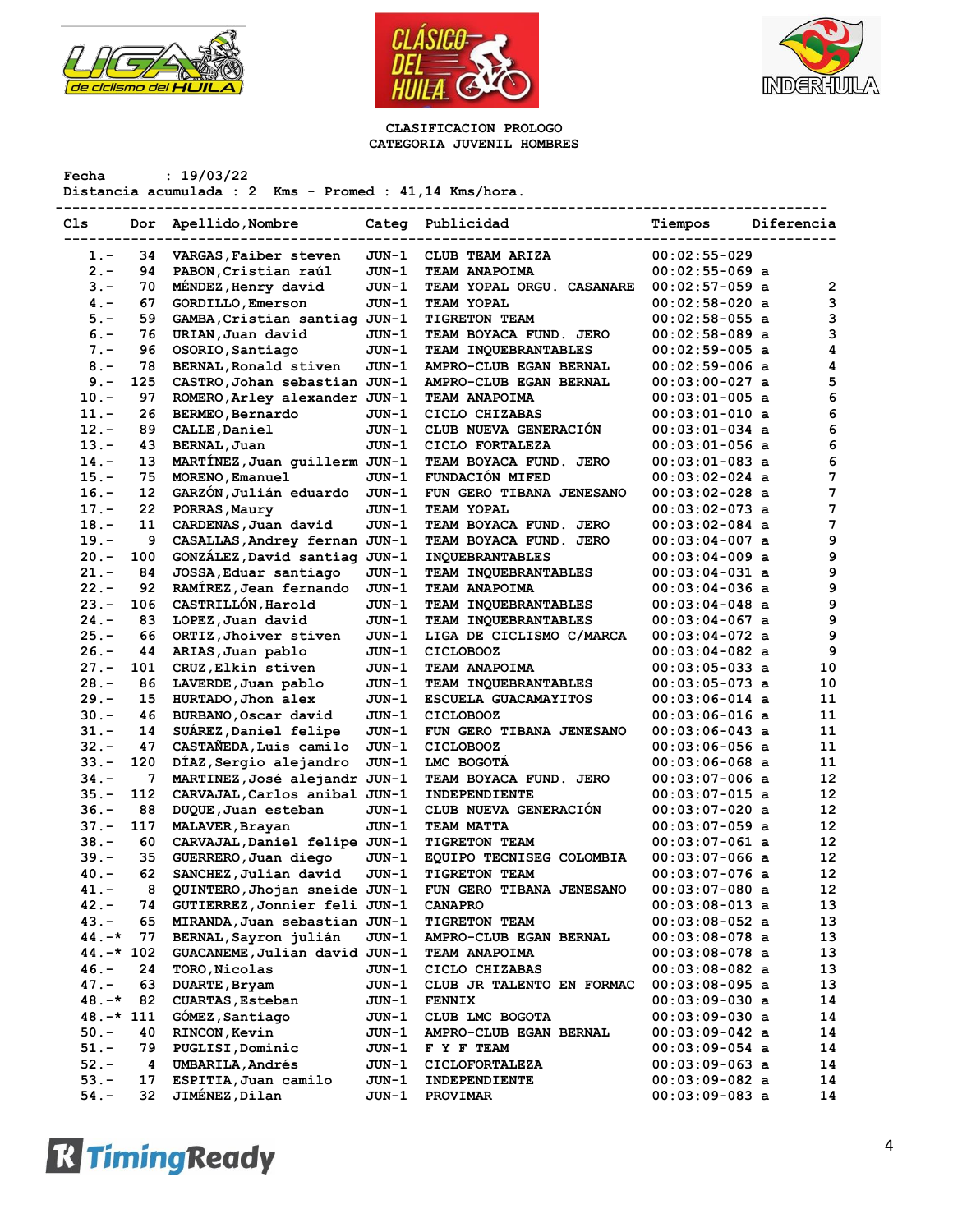





#### **CLASIFICACION PROLOGO CATEGORIA JUVENIL HOMBRES**

| Fecha    |     | : 19/03/22<br>Distancia acumulada : 2 Kms - Promed : 41,14 Kms/hora. |       |                          |                  |    |
|----------|-----|----------------------------------------------------------------------|-------|--------------------------|------------------|----|
| $55. -$  | 19  | VELANDIA, Sebastian                                                  | JUN-1 | INDEPENDIENTE            | $00:03:09-085$ a | 14 |
| $56. -$  | 29  | MARIN, Juan david                                                    | JUN-1 | <b>LMC</b>               | $00:03:10-051$ a | 15 |
| $57. -$  | 64  | FLOREZ, Joseph                                                       | JUN-1 | <b>CANAPRO</b>           | $00:03:10-097$ a | 15 |
| $58. -$  | 121 | BUITRAGO, Andrés felipe JUN-1                                        |       | CLUB LMC                 | $00:03:11-011$ a | 16 |
| $59. -$  | 87  | TOVAR, Cristian camilo                                               | JUN-1 | INDEPENDIENTE            | $00:03:11-036$ a | 16 |
| $60 -$   | 98  | ORDONEZ, Santiago                                                    | JUN-1 | CICLO FORTALEZA CAJICA   | $00:03:12-014$ a | 17 |
| $61 -$   | 30  | CARDONA, Miquel ángel                                                | JUN-1 | <b>LMC</b>               | $00:03:12-033$ a | 17 |
| $62 -$   | 72  | DUSSAN, Angel david                                                  | JUN-1 | FUNDACIÓN MIFED          | $00:03:12-054$ a | 17 |
| $63 -$   | 18  | CARDONA, Kevin alejandr JUN-1                                        |       | INDEPENDIENTE            | $00:03:12-074$ a | 17 |
| $64. -$  | 41  | ROJAS, Jonathan david                                                | JUN-1 | C. FLDABCA-GUEVARASPORT  | $00:03:12-083$ a | 17 |
| $65. -$  | 90  | SANCHEZ, Jheiner stiven JUN-1                                        |       | CLUB NUEVA GENERACIÓN    | $00:03:13-000$ a | 18 |
| $66. -$  | 27  | VILLARREAL, Juan manuel JUN-1                                        |       | CICLO CHIZABAS           | $00:03:13-005$ a | 18 |
| $67. -$  | 130 | CRISTANCHO, Eduard                                                   | JUN-1 | CICLO FUNZA              | $00:03:13-017$ a | 18 |
| $68. -*$ | 25  | DELGADO, Jhonny maurici JUN-1                                        |       | CICLO CHIZABAS           | $00:03:13-018$ a | 18 |
| $68. -*$ | 36  | CARDONA, Santiago                                                    | JUN-1 | LMC BOGOTA               | $00:03:13-018$ a | 18 |
| $70. -$  | 128 | PERDOMO, Camilo                                                      | JUN-1 | EL GARAJE MTB            | $00:03:13-080$ a | 18 |
| $71. -$  | 5   | PINTO, Cristian alberto JUN-1                                        |       | CICLOFORTALEZA CAJICA    | $00:03:13-094$ a | 18 |
| $72. -$  | 129 | GUERRERO, Daniel                                                     | JUN-1 | CICLO FUNZA              | $00:03:14-073$ a | 19 |
| $73. -$  | 38  | ESPINEL, Jhon sebastián JUN-1                                        |       | C. FLDABCA-GUEVARASPORT  | $00:03:15-001$ a | 20 |
| $74. -$  | 33  | <b>GUZMAN, Nicolas</b>                                               | JUN-1 | <b>CANAPRO</b>           | $00:03:15-047$ a | 20 |
| $75. -$  | 23  | LEIVA, Juan andrés                                                   | JUN-1 | CICLO CHIZABAS           | $00:03:16-000$ a | 21 |
| $76. -$  | 45  | SOLARTE, Alejandro este JUN-1                                        |       | <b>CICLOBOOZ</b>         | $00:03:16-058$ a | 21 |
| $77. -$  | 80  | SANCHEZ, Duván ferney                                                | JUN-1 | INDEPENDIENTE            | $00:03:16-062$ a | 21 |
| $78. -$  | 10  | BOHORQUEZ, Zaty                                                      | JUN-1 | <b>ATLÁNTICO</b>         | $00:03:17-073$ a | 22 |
| $79. -$  | 71  | LUGO, Kevin yadir                                                    | JUN-1 | FUNDACIÓN MIFED          | $00:03:17-091$ a | 22 |
| $80. -$  | 113 | TRUJILLO, Luis mauro                                                 | JUN-1 | AGUILAS DEL CICLISMO     | $00:03:18-024$ a | 23 |
| $81. -$  | 81  | SALINAS, Luis santiago                                               | JUN-1 | TEAM PITALITO TRAINING   | $00:03:18-081$ a | 23 |
| $82 -$   | 68  | MARTINEZ, Edinson                                                    | JUN-1 | TEAM YOPAL               | $00:03:19-058$ a | 24 |
| $83.-$   | 39  | OJEDA, Harvy                                                         | JUN-1 | C. FLDABCA-GUEVARASPORT  | $00:03:19-073$ a | 24 |
| $84. -$  | 16  | BOTERO, David andrés                                                 | JUN-1 | <b>LMC</b>               | $00:03:19-081$ a | 24 |
| $85. -$  | 110 | ARRAZOLA, José manuel                                                | JUN-1 | IMRD COTA                | $00:03:20-054$ a | 25 |
| $86. -$  | 105 | AGUDELO, Carlos fernand JUN-1                                        |       | TEAM PITALITO TRAINING   | $00:03:21-023$ a | 26 |
| $87. -$  | 37  | HERNÁNDEZ, Gabriel                                                   | JUN-1 | LMC                      | $00:03:21-068$ a | 26 |
| $88. -$  | 124 | USMA, Johan sebastian                                                | JUN-1 | CICLO UNION LIBANO       | $00:03:21-093$ a | 26 |
| $89. -$  | 42  | VILLAMIL, Yilber                                                     | JUN-1 | C. FLDABCA-GUEVARASPORT  | $00:03:23-004$ a | 28 |
| $90 -$   | 93  | MOLINA, Eddi santiago                                                | JUN-1 | TEAM ANAPOIMA            | $00:03:23-009$ a | 28 |
| $91. -$  | 91  | SUAREZ, Juan diego                                                   | JUN-1 | CLUB NUEVA GENERACION    | $00:03:23-064$ a | 28 |
| $92 -$   | 107 | CALLE, Andrés santiago                                               | JUN-1 | SAN BENITO               | $00:03:23-066$ a | 28 |
| $93 -$   | 48  | HERNANDEZ, Brayan stive JUN-1                                        |       | C. FLDABCA-GUEVARASPORT  | $00:03:24-037$ a | 29 |
| $94. -$  | 61  | LAITON, Kevin santiago                                               | JUN-1 | <b>TIGRETON TEAM</b>     | $00:03:24-049$ a | 29 |
| $95. -$  | 104 | MUNOZ, Esaú                                                          | JUN-1 | TEAM PITALITO TRAINING   | $00:03:24-062$ a | 29 |
| $96. -$  | 126 | BETANCOURT, Juan manuel JUN-1                                        |       | <b>FUTURAS ESTRELLAS</b> | $00:03:26-012$ a | 31 |
| $97. -$  | 28  | RODRIGUEZ, Juan josé                                                 | JUN-1 | INDEPENDIENTE            | $00:03:26-054$ a | 31 |
| $98. -$  | 115 | CHIVATA, Pedro antonio                                               | JUN-1 | TEAM MATTA               | $00:03:27-079$ a | 32 |
| $99. -$  | 85  | PAEZ, Giovanny                                                       | JUN-1 | <b>FUTURAS ESTRELLAS</b> | $00:03:31-007$ a | 36 |
| $100.-$  | 21  | MORALES, Jenieth                                                     | JUN-1 | CLUB DEP/TIVO TIGER TEAM | $00:03:32-092$ a | 37 |
| $101. -$ | 69  | BARRERA, Andrey david                                                | JUN-1 | <b>CLUB FENIX</b>        | $00:03:37-049$ a | 42 |
| $102 -$  | 99  | MONTAÑA, Juan sebastian JUN-1                                        |       | TEAM INQUEBRANTABLES     | $00:03:40-065$ a | 45 |
|          |     |                                                                      |       |                          |                  |    |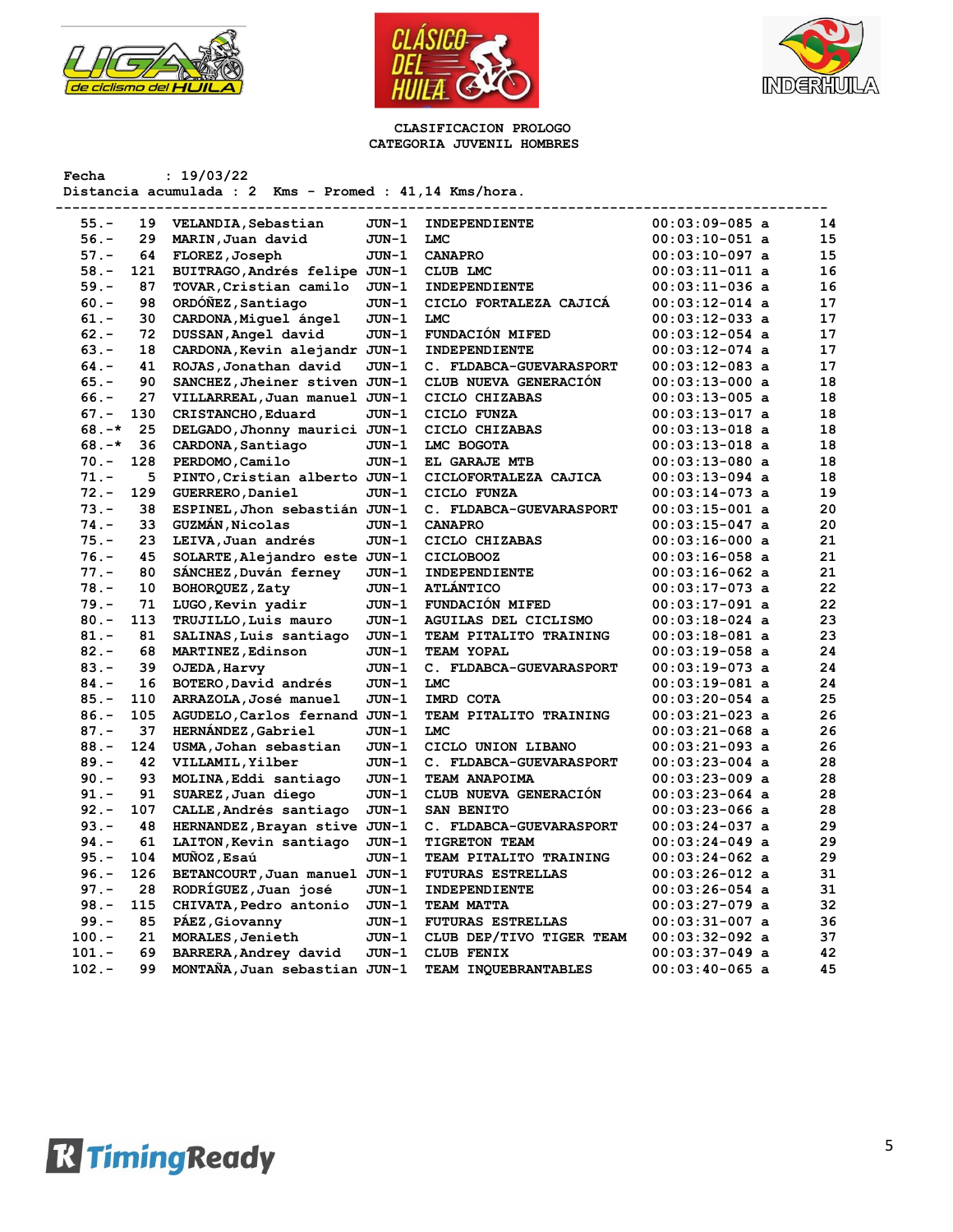





**CLASIFICACION PROLOGO CATEGORIA PREJUVENIL**

**Fecha : 19/03/22**

**Distancia acumulada : 2 Kms - Promed : 40,45 Kms/hora.**

| Cls     | Dor | Apellido, Nombre              | Categ        | Publicidad                    | Tiempos          | Diferencia |    |
|---------|-----|-------------------------------|--------------|-------------------------------|------------------|------------|----|
| 1.-     | 179 | ARIAS, David                  | PREJU        | POWER CRANKS                  | $00:02:58-033$   |            |    |
| $2 -$   | 150 | JIMENEZ, Diego ferney         | PREJU        | TECNISEG DE COLOMBIA          | $00:02:59-063$ a |            | 1  |
| $3 -$   | 174 | MENDOZA, Victor               | PREJU        | <b>EVERET</b>                 | $00:03:00-024$ a |            | 2  |
| $4. -$  | 186 | RINCÓN, Robinson              | PREJU        | TEAM YOPAL                    | $00:03:01-092$ a |            | 3  |
| $5. -$  | 136 | GUEVARA, Jorge andrés         | PREJU        | TEAM PITALITO TRAINING        | $00:03:04-043$ a |            | 6  |
| $6. -$  | 138 | RUBIO, Johan estiven          | PREJU        | FUN GERO TIBANA JENESANO      | $00:03:04-067$ a |            | 6  |
| $7. -$  | 160 | CADENA, David                 | PREJU        | TECNISEG DE COLOMBIA          | $00:03:05-056$ a |            | 7  |
| $8 -$   | 153 | CRUZ, Edward                  | PREJU        | TECNISEG DE COLOMBIA          | $00:03:05-057$ a |            | 7  |
| $9 -$   | 191 | SALDARRIAGA, Tomas            | <b>PREJU</b> | <b>KRONOS</b>                 | $00:03:06-002$ a |            | 8  |
| $10. -$ | 192 | VALLEJO, Kevin duvan          | PREJU        | ESCUELA CIC. ADOLFO RICO      | $00:03:06-075$ a |            | 8  |
| $11. -$ | 197 | ORTEGA, Deiby sebastian PREJU |              | ALCALDIA DE PUERTO ASIS       | $00:03:07-045$ a |            | 9  |
| $12. -$ | 147 | YUSTRE, Cristian camilo PREJU |              | <b>CICLOCHIZABAS</b>          | $00:03:08-050$ a |            | 10 |
| $13. -$ | 152 | SALAMANCA, Juan esteban PREJU |              | TECNISEG DE COLOMBIA          | $00:03:08-063$ a |            | 10 |
| $14. -$ | 144 | OLAYA, Miquel angel           | PREJU        | TODO X AMOR                   | 00:03:09-026 a   |            | 11 |
| $15. -$ | 155 | LAVERDE, Juan daniel          | PREJU        | <b>CASABIANCA</b>             | $00:03:09-030$ a |            | 11 |
| $16. -$ | 185 | <b>ESCOBAR, Stiven</b>        | PREJU        | <b>TEAM YOPAL</b>             | $00:03:09-081$ a |            | 11 |
| $17. -$ | 178 |                               |              |                               |                  |            | 12 |
|         |     | PARRA, Juan josé              | PREJU        | <b>NINGUNO</b>                | $00:03:10-071$ a |            |    |
| $18. -$ | 181 | CORZO, Jairo                  | PREJU        | <b>KRIEGER</b>                | $00:03:11-040$ a |            | 13 |
| $19. -$ | 135 | CARDONA, Santiago             | <b>PREJU</b> | <b>CICLOCHIZABAS</b>          | $00:03:11-058$ a |            | 13 |
| $20. -$ | 143 | CUBILLOS, Maicol stiven PREJU |              | TEAM PITALITO TRAINING        | $00:03:11-087$ a |            | 13 |
| $21. -$ | 180 | CAMACHO, Sebastian            | PREJU        | INDEPENDIENTE                 | $00:03:12-021$ a |            | 14 |
| $22 -$  | 149 | SOLANO, Francisco josé        | <b>PREJU</b> | <b>CICLOCHIZABAS</b>          | $00:03:12-067$ a |            | 14 |
| $23 -$  | 199 | CAMARGO, Samuel               | <b>PREJU</b> | TEAM YOPAL                    | $00:03:13-016$ a |            | 15 |
| $24. -$ | 170 | CABALLERO, Julián david PREJU |              | CICLO FUNZA                   | $00:03:13-023$ a |            | 15 |
| $25. -$ | 142 | DAZA, Yullian felipe          | PREJU        | <b>KRONOS</b>                 | $00:03:13-046$ a |            | 15 |
| $26. -$ | 145 | FLOREZ, Ian sebastian         | PREJU        | <b>TEAM PITALITO TRAINING</b> | $00:03:13-064$ a |            | 15 |
| $27. -$ | 154 | FERREIRA, Iván santiago PREJU |              | CLUB HORMIGUEROS B/MANGA      | $00:03:13-080$ a |            | 15 |
| $28. -$ | 177 | SALAZAR, Steven andrés        | <b>PREJU</b> | <b>TEAM YOPAL</b>             | $00:03:13-089$ a |            | 15 |
| $29. -$ | 171 | DÍAZ, Juan miquel             | <b>PREJU</b> | <b>TITANES</b>                | $00:03:14-001$ a |            | 16 |
| $30 -$  | 169 | GUTIERREZ, Andrés felip PREJU |              | C. FLDABCA-GUEVARASPORT       | $00:03:14-025$ a |            | 16 |
| $31 -$  | 187 | GRIJALBA, Johan andrés        | <b>PREJU</b> | CLUB BICIPLANET               | $00:03:14-042$ a |            | 16 |
| $32 -$  | 188 | DAZA, Julian santiago         | <b>PREJU</b> | <b>TEAM FENNIX</b>            | $00:03:14-058$ a |            | 16 |
| $33 -$  | 151 | CUERVO, Omar alexander        | PREJU        | TECNISEG DE COLOMBIA          | $00:03:16-038$ a |            | 18 |
| $34. -$ | 166 | PABON, Juan sebastián         | PREJU        | <b>KRONOS MTR</b>             | $00:03:17-072$ a |            | 19 |
| $35. -$ | 176 | BOTELLO, Freynner eduar PREJU |              | POWER CRANKS                  | $00:03:18-018$ a |            | 20 |
| $36. -$ | 159 | AVILA, Oliver felipe          | PREJU        | TECNISEG DE COLOMBIA          | $00:03:18-056$ a |            | 20 |
| $37. -$ | 165 | BRAVO, Juan esteban           | PREJU        | C. FLDABCA-GUEVARASPORT       | $00:03:18-098$ a |            | 20 |
| $38. -$ | 168 | PINZÓN, Juan diego            | PREJU        | C. FLDABCA-GUEVARASPORT       | $00:03:19-091$ a |            | 21 |
| 39.-    | 156 | CARDONA, Esteban              | PREJU        | CASABIANCA TOLIMA             | 00:03:19-096 a   |            | 21 |
| $40. -$ | 158 | CORTÉS, Diecsen david         | PREJU        | CASABIANCA TOLIMA             | $00:03:20-033$ a |            | 22 |
| $41. -$ | 137 | PINEDA, Yonni emanuel         | PREJU        | FUN GERO TIBANA JENESANO      | 00:03:21-023 a   |            | 23 |
| $42 -$  | 141 | CASTILLO, Juan sebastiá PREJU |              | ESCUELA GUACAMAYITOS          | $00:03:21-049$ a |            | 23 |
| $43.-$  | 190 | LEON, Samuel eduardo          | PREJU        | <b>CLUB KRONOS</b>            | $00:03:23-003$ a |            | 25 |
| $44. -$ | 161 | BERNAL, Jonathan sebast PREJU |              | IDERF FUSAGASUGÁ              | $00:03:24-033$ a |            | 26 |
| $45. -$ | 163 | GUERRERO, Andrés felipe PREJU |              | TECNISEG DE COLOMBIA          | $00:03:25-057$ a |            | 27 |
| $46. -$ | 167 | BAUTISTA, Juan diego          | PREJU        | C. FLDABCA-GUEVARASPORT       | $00:03:26-040$ a |            | 28 |
| $47. -$ | 148 | CASTANEDA, Juan jose          | PREJU        | <b>CICLOCHIZABAS</b>          | 00:03:26-042 a   |            | 28 |
| $48. -$ | 146 | SOTO, Cristian camilo         | PREJU        | INDEPENDIENTE                 | $00:03:26-047$ a |            | 28 |
| $49. -$ | 183 | ALDANA, Nicolas joel          | PREJU        | FUNDACIÓN MIFED               | $00:03:26-086$ a |            | 28 |
| $50. -$ | 132 | AMAYA, Juan diego             |              | LMC                           |                  |            |    |
| $51. -$ | 157 |                               | PREJU        |                               | 00:03:26-095 a   |            | 28 |
| $52 -$  | 196 | MIRANDA, Juan camilo          | PREJU        | CASABIANCA TOLIMA             | 00:03:27-006 a   |            | 29 |
|         |     | SANCHEZ, Luis angel           | PREJU        | BONELO COTA LIGA C/MARCA      | $00:03:29-037$ a |            | 31 |
| $53. -$ | 194 | SISI, Hamirt emilio           | PREJU        | CICLO BONELO                  | $00:03:29-085$ a |            | 31 |

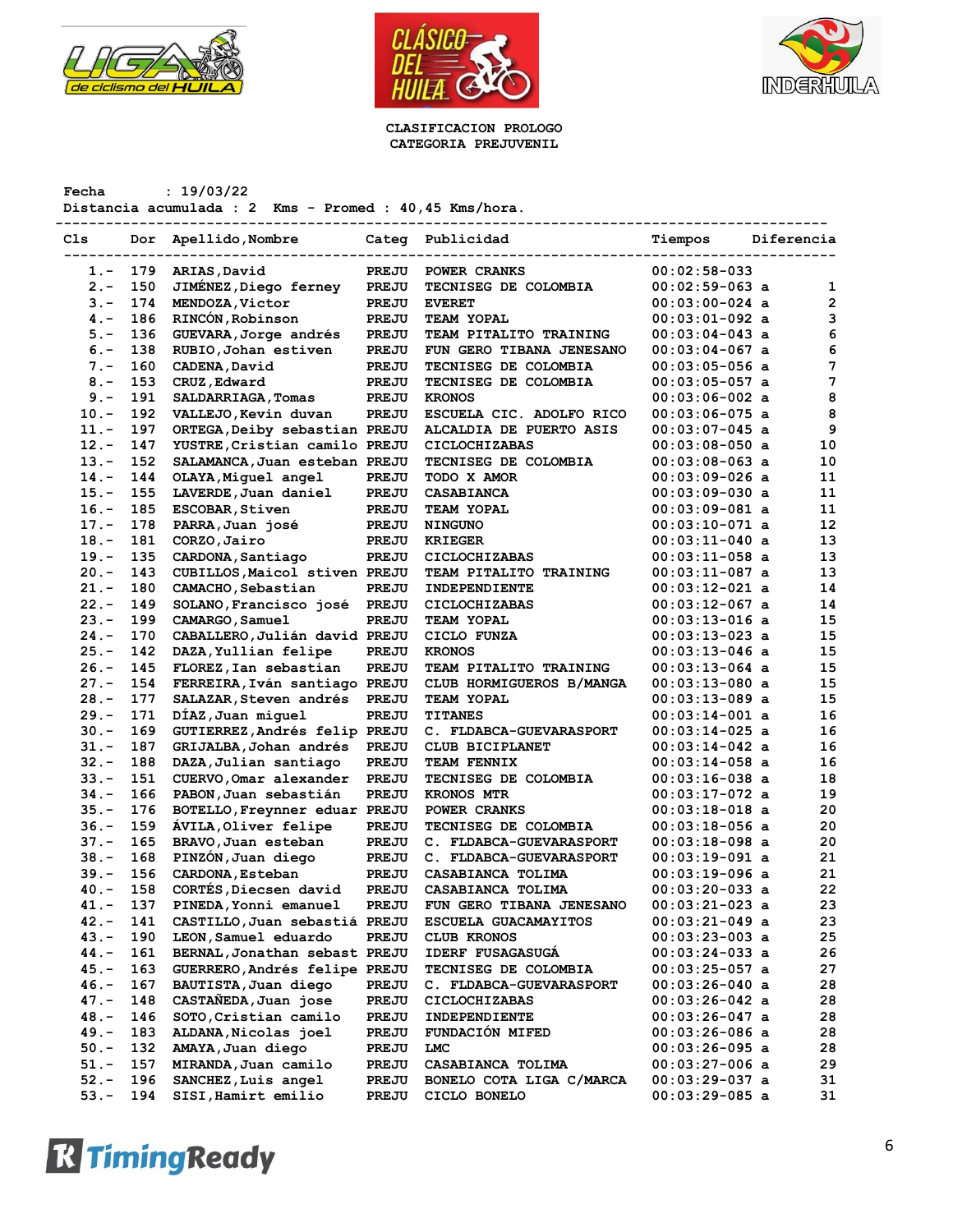





#### **CLASIFICACION PROLOGO CATEGORIA PREJUVENIL**

**Fecha : 19/03/22 Distancia acumulada : 2 Kms - Promed : 40,45 Kms/hora.**

|  | 54.- 198 LEIVA, David estiven |       | PREJU CICLOCHIZABAS                      | $00:03:36-024$ a | 38   |
|--|-------------------------------|-------|------------------------------------------|------------------|------|
|  | 55.- 133 GARCIA, Julian       |       | PREJU KRONOS                             | $00:03:45-019$ a | 47   |
|  | 56.- 134 IBAÑEZ, Juan jose    |       | PREJU KRONOS.                            | $00:04:00-099$ a | 1:02 |
|  | 57.- 195 MEDINA, Federico     | PREJU | CLUB CICLO BONELO-C/MARCA 00:04:12-046 a |                  | 1:14 |

## **CLASIFICACION PROLOGO CATEGORIA MASTER A**

**Fecha : 19/03/22**

**Distancia acumulada : 2 Kms - Promed : 41,38 Kms/hora.**

| C1s     | Dor | Apellido, Nombre              |              | Categ Publicidad          | Tiempos          | Diferencia        |
|---------|-----|-------------------------------|--------------|---------------------------|------------------|-------------------|
| 1.-     | 535 | AROCA, Camilo                 | <b>MAS-A</b> | AROCA CYCLING             | $00:02:54-011$   |                   |
| $2 -$   | 522 | VEGA, Gustavo                 | <b>MAS-A</b> | SENSORY CYCLING           | $00:02:56-021$ a | $\overline{2}$    |
| $3 -$   | 546 | ULLOA, Yildar andrés          | <b>MAS-A</b> | <b>OUTSORSING</b>         | $00:03:00-074$ a | 6                 |
| $4 -$   | 547 | URREGO, Jefferson             | <b>MAS-A</b> | SPORTS SHOP JU & MAS-AF   | $00:03:02-017$ a | 8                 |
| $5. -$  | 521 | LUQUE, Carlos                 | <b>MAS-A</b> | CICLO SPRINTER            | $00:03:02-053$ a | 8                 |
| $6. -$  | 534 | PLAZAS, Javier                | $MAS - A$    | SENSORY CYCLING           | $00:03:03-078$ a | 9                 |
| $7 -$   | 526 | <b>GUZMAN, Yon lewis</b>      | <b>MAS-A</b> | TEAM AROCA CYCLING        | $00:03:04-014$ a | 10                |
| $8 -$   | 552 | <b>TOQUICA, Yair</b>          | <b>MAS-A</b> | <b>ACRI TOLIMA</b>        | $00:03:06-035$ a | 12                |
| $9 -$   | 532 | GUTIERREZ, Cristian cam MAS-A |              | CRISTIAN MOTOS NEIVA      | $00:03:06-056$ a | 12                |
| $10. -$ | 508 | PRIETO, David                 | $MAS - A$    | <b>TEAM VILLANUEVA</b>    | $00:03:06-071$ a | $12 \overline{ }$ |
| $11. -$ | 519 | CASTELLANOS, Albert           | $MAS - A$    | CICLO SPRINTER            | $00:03:07-057$ a | 13                |
| $12 -$  | 513 | GALARZA, Omar andres          | $MAS - A$    | CICLO GALPI FUNZA         | $00:03:08-005$ a | 14                |
| $13. -$ | 506 | ARDILA, Deiver javier         | <b>MAS-A</b> | HERRAJES L&D              | $00:03:09-018$ a | 15                |
| $14. -$ | 507 | ROJAS, Wilmer                 | <b>MAS-A</b> | TEAM VILLANUEVA           | $00:03:09-034$ a | 15                |
| $15. -$ | 543 | ROJAS, Daniel                 | <b>MAS-A</b> | AROCA CYCLING             | $00:03:09-038$ a | 15                |
| $16. -$ | 545 | RODRÍGUEZ, Ricardo            | <b>MAS-A</b> | <b>OUTSOURCING</b>        | $00:03:10-035$ a | 16                |
| $17. -$ | 517 | MONRROY, Manuel fernand MAS-A |              | <b>CICLOSPRINTER</b>      | $00:03:10-039$ a | 16                |
| $18. -$ | 512 | GARIBELO, Fabián andres MAS-A |              | ELEVEN PRO CICLYNG        | $00:03:11-029$ a | 17                |
| $19. -$ | 514 | ORTIZ, Gentil                 | $MAS - A$    | EST. DE SERVICIO RIO NEIV | $00:03:11-056$ a | 17                |
| $20. -$ | 550 | DIAGAMA, Cristian rodri MAS-A |              | CICLO FORTALEZA CAJICA    | $00:03:12-025$ a | 18                |
| $21. -$ | 533 | QUINTERO, Kenner stiven MAS-A |              | INDEPENDIENTE             | $00:03:12-044$ a | 18                |
| $22 -$  | 536 | POVEDA, Yeison                | <b>MAS-A</b> | CICLO SPRINTER            | $00:03:12-050$ a | 18                |
| $23 -$  | 503 | VASQUEZ, Leonardo             | $MAS - A$    | TEAM PITALITO TRAINING    | $00:03:13-008$ a | 19                |
| $24. -$ | 523 | ROMERO, David                 | <b>MAS-A</b> | <b>NINGUNO</b>            | $00:03:13-042$ a | 19                |
| $25. -$ | 531 | FLÓREZ, Luis eduardo          | $MAS - A$    | TECNI AUTOS LUCHO         | $00:03:14-006$ a | 20                |
| $26. -$ | 549 | GUALTEROS, Manuel ferna MAS-A |              | LOKODIESEL CAJICA         | $00:03:14-037$ a | 20                |
| $27. -$ | 548 | <b>BARRERA, Luis</b>          | <b>MAS-A</b> | ASOMASTER CUNDINAMARCA    | $00:03:15-073$ a | 21                |
| $28. -$ | 518 | SIERRA, Jhonny alexande MAS-A |              | <b>CICLOSPRINTER</b>      | $00:03:16-002$ a | 22                |
| $29. -$ | 539 | PERDOMO, Felipe               | $MAS - A$    | ONIX TEAM                 | $00:03:16-084$ a | 22                |
| $30 -$  | 505 | MENDEZ, Jesús jonathan MAS-A  |              | CICLO SPRINTER BOGOTA     | $00:03:19-036$ a | 25                |
| $31 -$  | 554 | GALVIS, Andres felipe         | <b>MAS-A</b> | INDEPENDIENTE             | $00:03:19-083$ a | 25                |
| $32 -$  | 544 | MOSQUERA, Jorge               | $MAS - A$    | CICLO LLANO GRANDE        | $00:03:21-006$ a | 27                |
| $33 -$  | 537 | CÁRDENAS, Edwin               | <b>MAS-A</b> | CICLO SPRINTER            | $00:03:21-098$ a | 27                |
| $34. -$ | 538 | PALACIOS, Albeiro             | <b>MAS-A</b> | CICLO SPRINTER            | $00:03:22-062$ a | 28                |
| $35. -$ | 502 | LAGUNA, Jhonnathan            | <b>MAS-A</b> | TRILLADORA ESPIGA DE ORO  | $00:03:24-086$ a | 30                |
| $36. -$ | 510 | OSORIO, Cristóbal             | <b>MAS-A</b> | ENTRENAMIENTO INTELIGENTE | $00:03:28-017$ a | 34                |
| $37 -$  | 527 | GUTIÉRREZ, Edgar fabián MAS-A |              | <b>BICICLETERIA GUTI</b>  | $00:03:28-055$ a | 34                |
| $38. -$ | 509 | CASTRO, Maicol                | $MAS - A$    | TEAM VILLANUEVA           | $00:03:29-085$ a | 35                |
| $39. -$ | 541 | MENDOZA, Robinson             | <b>MAS-A</b> | TEAM ANAPOIMA             | $00:03:43-055$ a | 49                |
| $40. -$ | 525 | GUZMÁN, Carlos alberto MAS-A  |              | <b>NINGUNO</b>            | $00:03:47-031$ a | 53                |
| $41. -$ | 556 | GARCIA, Andres mauricio MAS-A |              | LOS GARCI                 | $00:06:46-031$ a | 3:52              |

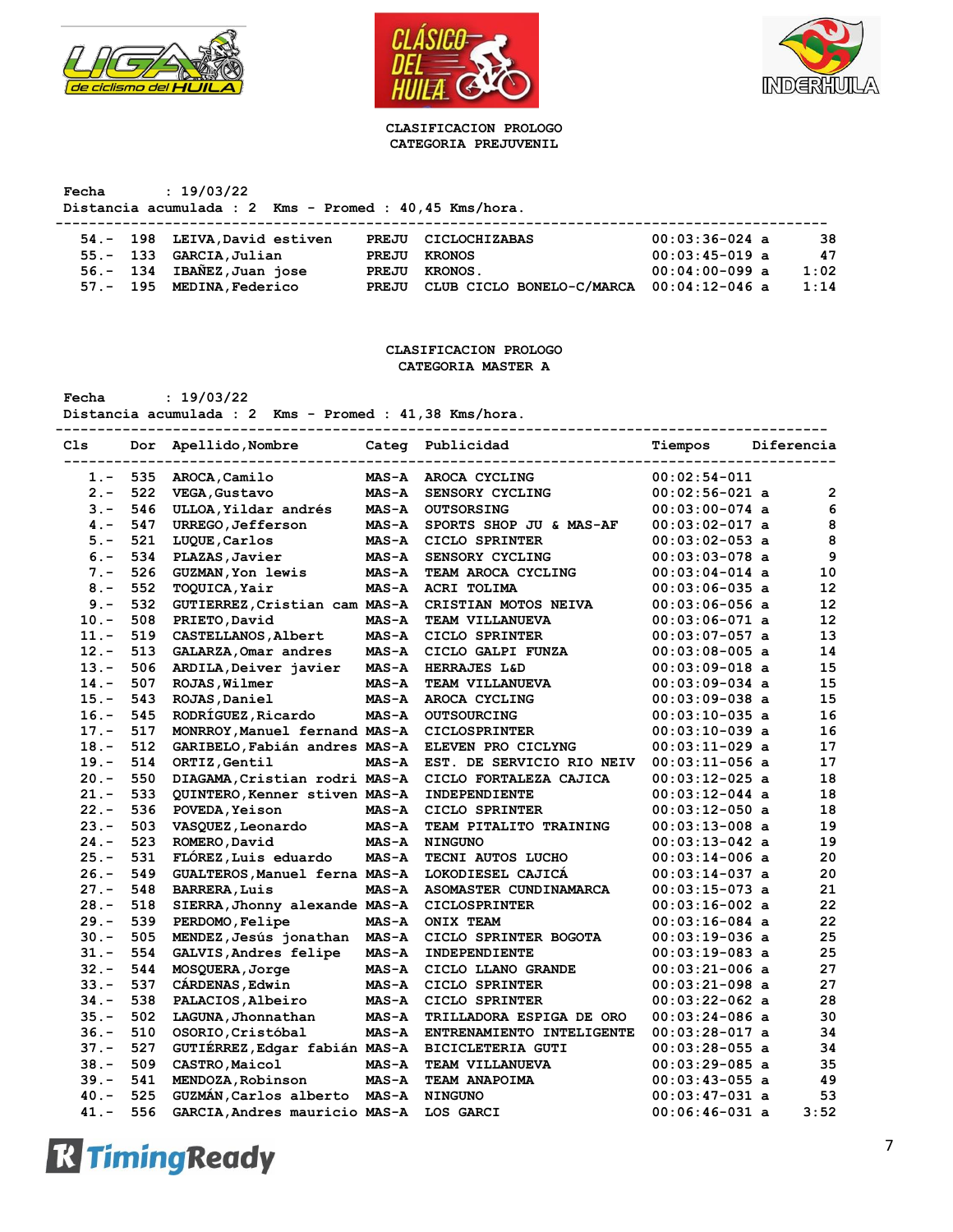

**Fecha : 19/03/22**





## **CLASIFICACION PROLOGO CATEGORIA MASTER B**

**Distancia acumulada : 2 Kms - Promed : 40,00 Kms/hora.**

| Cls     | Dor | Apellido, Nombre              |         | Categ Publicidad          | Tiempos          | Diferencia |    |
|---------|-----|-------------------------------|---------|---------------------------|------------------|------------|----|
| $1 -$   | 459 | AGUDELO, Nelson Giovann MAS-B |         | INDEPENDIENTE             | $00:03:00-067$   |            |    |
| $2 -$   | 441 | SÁNCHEZ, Oscar hernando MAS-B |         | SALMÓN HAR CONSTRUCCIÓNES | $00:03:01-013$ a |            | 1  |
| $3 -$   | 476 | QUIÑONEZ, Enrique             | $MAS-B$ | ASOMASTER CUNDINAMARCA    | $00:03:01-023$ a |            | 1  |
| $4 -$   | 439 | TORO, Edison                  | $MAS-B$ | MISSILE-SOLUCIONES-PARTES | $00:03:03-041$ a |            | 3  |
| $5. -$  | 436 | SUAREZ, Jose                  | $MAS-B$ | SPECIALIZED GARZON        | $00:03:06-013$ a |            | 6  |
| $6. -$  | 469 | <b>HERNÁNDEZ, John</b>        | $MAS-B$ | <b>BICICLETERIA GUTI</b>  | $00:03:06-024$ a |            | 6  |
| $7 -$   | 437 | TORO, Milton                  | $MAS-B$ | MISSILE-SOLUCIONES-PARTES | $00:03:08-084$ a |            | 8  |
| $8 -$   | 430 | VILLARREAL, Carlos            | $MAS-B$ | FERRETERÍA NAPOLES        | $00:03:09-094$ a |            | 9  |
| $9 -$   | 466 | CAMARGO, Jhon jairo           | $MAS-B$ | POLINAL TEAM ANAPOIMA     | $00:03:10-009$ a |            | 10 |
| $10. -$ | 446 | FORERO, Jorge antonio         | $MAS-B$ | SPECIALIZED GARZON        | $00:03:10-011$ a |            | 10 |
| $11. -$ | 467 | ANDRADE, Ignacio              | $MAS-B$ | TEAM ANAPOIMA             | $00:03:10-038$ a |            | 10 |
| $12. -$ | 472 | RAMIREZ, Ricardo              | $MAS-B$ | CICLO RESTREPO            | $00:03:11-059$ a |            | 11 |
| $13. -$ | 454 | MANCIPE, Libardo              | $MAS-B$ | PEDALEANDO POR V/OUEMADA  | $00:03:12-030$ a |            | 12 |
| $14. -$ | 465 | <b>BELTRAN, Dany</b>          | $MAS-B$ | SENS.COFFEE-VAESOLI CONST | $00:03:12-032$ a |            | 12 |
| $15. -$ | 442 | FLOREZ, Jose edison           | $MAS-B$ | TEAM TICBU AMBALEMA       | $00:03:12-036$ a |            | 12 |
| $16. -$ | 461 | ALBARRACÍN, Hernán            | $MAS-B$ | AMIGOS DE LAS BIELAS      | $00:03:13-061$ a |            | 13 |
| $17. -$ | 462 | MARIÑO, Leonardo              | $MAS-B$ | CLUB PIJAOS MÁSTER        | $00:03:13-067$ a |            | 13 |
| $18. -$ | 475 | VELASCO, Juan                 | $MAS-B$ | CICLO MARTTI              | $00:03:14-039$ a |            | 14 |
| $19. -$ | 473 | GARCIA, Oscar alfredo         | $MAS-B$ | LOS GARCI                 | $00:03:14-045$ a |            | 14 |
| $20 -$  | 445 | RIVERA, Diego felipe          | $MAS-B$ | ONIX                      | $00:03:16-003$ a |            | 16 |
| $21. -$ | 443 | SALAZAR, Laurencio            | $MAS-B$ | CICLO SPRINTER            | $00:03:16-027$ a |            | 16 |
| $22 -$  | 455 | PERDOMO, Julian               | $MAS-B$ | TEAM PITALITO TRAINING    | $00:03:16-031$ a |            | 16 |
| $23 -$  | 451 | ARAUJO, John jairo            | $MAS-B$ | LIGA DEL VALLE            | $00:03:17-052$ a |            | 17 |
| $24. -$ | 477 | ANDRADE, Esteban              | $MAS-B$ | <b>TITANES</b>            | $00:03:19-010$ a |            | 19 |
| $25. -$ | 468 | RESTREPO, Julián andrés MAS-B |         | 3SKY                      | $00:03:19-073$ a |            | 19 |
| $26. -$ | 463 | VARGAS, Leiber                | $MAS-B$ | TEAM PITALITO             | $00:03:21-073$ a |            | 21 |
| $27. -$ | 471 | BUITRAO, Danilo               | $MAS-B$ | CICLO RESTREPO            | $00:03:22-079$ a |            | 22 |
| $28. -$ | 431 | ORTIGOZA, Edwin               | $MAS-B$ | CLUB LOS TITANES          | $00:03:24-068$ a |            | 24 |
| $29. -$ | 433 | ROMERO, Carlos Dario          | $MAS-B$ | <b>ASOPOSTAL FFAA</b>     | $00:03:27-021$ a |            | 27 |
| $30 -$  | 464 | RÍOS, Oscar andrés            | $MAS-B$ | INDEPENDIENTE             | $00:03:27-092$ a |            | 27 |
| $31 -$  | 435 | RAMÍREZ, Héctor fabio         | $MAS-B$ | INDEPENDIENTE             | $00:03:47-010$ a |            | 47 |

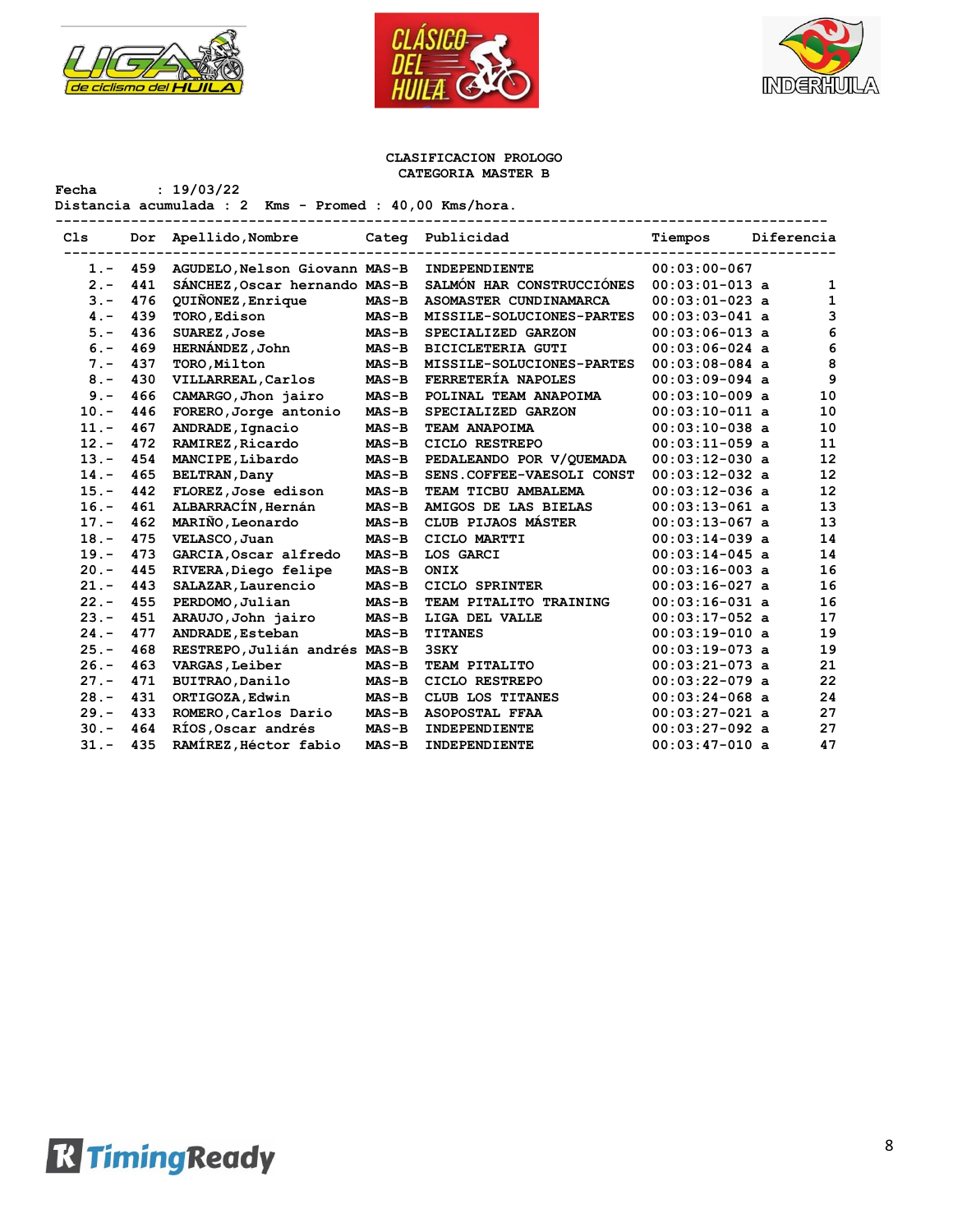





#### **CLASIFICACION PROLOGO CATEGORIA MASTER C**

**Fecha : 19/03/22 Distancia acumulada : 2 Kms - Promed : 37,70 Kms/hora.**

| Cls     | Dor | Apellido, Nombre              |              | Categ Publicidad           | Tiempos          | Diferencia |    |
|---------|-----|-------------------------------|--------------|----------------------------|------------------|------------|----|
| $1 -$   | 370 | SANCHEZ, Auli                 | $MAS-C$      | <b>TRUCH CHASSIS</b>       | $00:03:11-001$   |            |    |
| $2 -$   | 384 | GOMEZ, Jorge mario            | $MAS-C$      | MISSILE B. SHOP-DIAMOND    | $00:03:12-054$ a |            | 1  |
| $3 -$   | 381 | LANCHEROS, Juan david         | $MAS-C$      | ALMACEN OLIMPICO PALMIRA   | $00:03:13-077$ a |            | 2  |
| $4 -$   | 385 | BARRERA, William              | $MAS-C$      | <b>MULTIREPUESTOS BOSA</b> | $00:03:13-093$ a |            | 2  |
| $5. -$  | 380 | CUENCA, Alexander             | <b>MAS-C</b> | DELY PIZZA                 | $00:03:14-070$ a |            | 3  |
| $6 -$   | 392 | RODRIGUEZ, Guiovani           | $MAS-C$      | <b>VALLE</b>               | $00:03:15-013$ a |            | 4  |
| $7 -$   | 389 | RODRÍGUEZ, Jairo jesús        | $MAS-C$      | <b>TEAM FEDROS</b>         | $00:03:16-040$ a |            | 5  |
| $8 -$   | 371 | GUTIÉRREZ, Oscar enriqu MAS-C |              | <b>CENTAUROS</b>           | $00:03:16-089$ a |            | 5  |
| $9 -$   | 391 | MONTES, Pablo                 | $MAS-C$      | <b>TITANES NEIVA</b>       | $00:03:17-092$ a |            | 6  |
| $10. -$ | 393 | <b>BARRIGA, Giovany</b>       | $MAS-C$      | ARQUITECTIRA EU GOTICA     | $00:03:18-043$ a |            | 7  |
| $11. -$ | 390 | FRANCO, Daniel antonio        | $MAS-C$      | VALLE DEL CAUCA            | $00:03:21-030$ a |            | 10 |
| $12 -$  | 375 | POLANCO, Enoc                 | $MAS-C$      | GATO VOLADOR               | $00:03:22-072$ a |            | 11 |
| $13 -$  | 394 | ALDANA, Oscar                 | $MAS-C$      | CICLO RESTREPO             | $00:03:24-019$ a |            | 13 |
| $14. -$ | 376 | <b>TOVAR, Edison</b>          | $MAS-C$      | GATO VOLADOR               | $00:03:27-094$ a |            | 16 |
| $15. -$ | 378 | MELENDEZ, William rober MAS-C |              | ASOMASTYOPAL-LIG CASANARE  | $00:03:33-005$ a |            | 22 |
| $16. -$ | 395 | QUINTERO, Gentil              | $MAS-C$      | <b>INDEPENDIENTE</b>       | $00:03:33-062$ a |            | 22 |
| $17. -$ | 387 | VILLACORTE, Nelson javi MAS-C |              | TEAM VILLACORTE            | $00:03:50-062$ a |            | 39 |
| $18. -$ | 388 | VILLACORTE, John jairo MAS-C  |              | TEAM VILLACORTE            | $00:03:56-071$ a |            | 45 |

## **CLASIFICACION PROLOGO**

**CATEGORIA MASTER D (MODIFICADO)**

| Fecha | : 19/03/22                                             |  |  |  |  |
|-------|--------------------------------------------------------|--|--|--|--|
|       | Distancia acumulada : 2 Kms - Promed : 37,31 Kms/hora. |  |  |  |  |

| Cls     | Dor | Apellido, Nombre       | Categ        | Publicidad                | Tiempos          | Diferencia |
|---------|-----|------------------------|--------------|---------------------------|------------------|------------|
| $1 -$   | 328 | GAVIRIA, Reinaldo      | <b>MAS-D</b> | <b>ASOMANIZALES</b>       | $00:03:13-096$   |            |
| $2 -$   | 329 | HERNANDEZ, Hugo        | $MAS-D$      | <b>GRUPO MARTTI</b>       | $00:03:16-009$ a | 3          |
| $3 -$   | 351 | CASTRO, Henry          | $MAS-D$      | <b>GALLY</b>              | $00:03:17-079$ a | 4          |
| $4 -$   | 353 | ROJAS, Argelio         | $MAS-D$      | CICLO BOYACA              | $00:03:17-080$ a | 4          |
| $5. -$  | 325 | ALARCON, Oscar         | $MAS-D$      | CICLO RESTREPO            | $00:03:18-086$ a | 5          |
| $6 -$   | 341 | OTALVARO, Jorge leon   | $MAS-D$      | COLBIC                    | $00:03:21-060$ a | 8          |
| $7 -$   | 352 | AMAYA, Hernan          | $MAS-D$      | CICLO AMAYA               | $00:03:23-008$ a | 10         |
| $8 -$   | 320 | RAMIREZ, Saulo vicente | $MAS-D$      | CONSTRUCCIONES ZEA        | $00:03:23-034$ a | 10         |
| $9 -$   | 348 | ABRIL, Parmenio        | <b>MAS-D</b> | 100% AMIGOS DE LAS BIELAS | $00:03:23-071$ a | 10         |
| $10. -$ | 345 | SÁNCHEZ, Edgar         | $MAS-D$      | CICLO SPRINTER            | $00:03:24-054$ a | 11         |
| $11. -$ | 321 | HENAO, Jose joaquin    | <b>MAS-D</b> | LIGA BOGOTA CIC RESTREPO  | $00:03:28-079$ a | 15         |
| $12 -$  | 340 | RAMOS, Sain            | $MAS-D$      | SOLO BICI ACEVEDO         | $00:03:29-021$ a | 16         |
| $13. -$ | 324 | RODRIGUEZ, Jose yezid  | <b>MAS-D</b> | CARBONO YEZZIRO           | $00:03:29-078$ a | 16         |
| $14. -$ | 347 | MUNOZ, Nelson          | $MAS-D$      | <b>ARTURO MANA</b>        | $00:03:30-042$ a | 17         |
| $15. -$ | 339 | PEREZ, Heliberto       | $MAS-D$      | <b>INDEPENDIENTE</b>      | $00:03:30-080$ a | 17         |
| $16. -$ | 326 | RENDON, Juan carlos    | $MAS-D$      | <b>FAMILIA</b>            | $00:03:31-011$ a | 18         |
| $17. -$ | 338 | FRANCO, Carlos alberto | $MAS-D$      | <b>JOSE FERRISON</b>      | $00:03:31-033$ a | 18         |
| $18. -$ | 331 | CHINDICUE, Miquel      | $MAS-D$      | <b>TITANES</b>            | $00:03:35-059$ a | 22         |
| $19. -$ | 337 | QUINTERO, Nelson       | $MAS-D$      | INDEPENDIENTE             | $00:03:36-063$ a | 23         |
| $20 -$  | 330 | BENITEZ, Jose vicente  | <b>MAS-D</b> | <b>CARELOCA</b>           | $00:03:40-057$ a | 27         |
| $21 -$  | 335 | RUEDA, José alejandro  | $MAS-D$      | LOGÍSTIC CARGA<br>L.C.T.  | $00:03:42-088$ a | 29         |
| $22 -$  | 333 | DIAZ, Orlay            | <b>MAS-D</b> | <b>TITANES</b>            | $00:03:46-063$ a | 33         |
| $23 -$  | 342 | CARREÑO, Roberto       | $MAS-D$      | CICLO SPRINTER LIGA BTA   | $00:03:50-058$ a | 37         |
|         |     |                        |              |                           |                  |            |

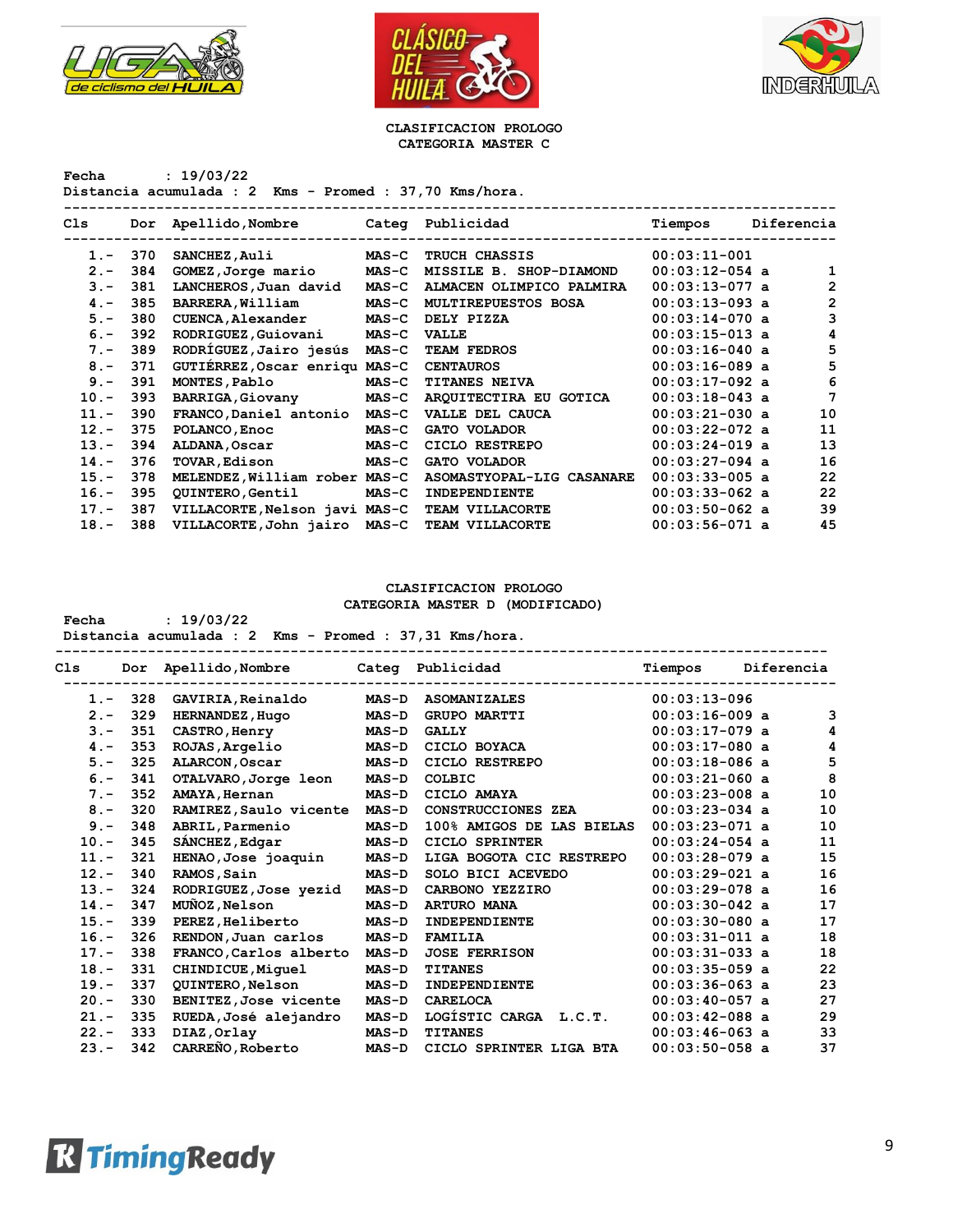





#### **CLASIFICACION PROLOGO CATEGORIA MASTER E**

**Fecha : 19/03/22 Distancia acumulada : 2 Kms - Promed : 35,29 Kms/hora. -------------------------------------------------------------------------------------------- Cls Dor Apellido,Nombre Categ Publicidad Tiempos Diferencia -------------------------------------------------------------------------------------------- 1.- 599 GUTIÉRREZ,Orlando MAS-E CONFECCIONES PELOS 00:03:24-083 2.- 583 RESTREPO,Antonio josé MAS-E 3SKY 00:03:28-017 a 4 3.- 589 WILCHES,Pablo MAS-E CUNDINAMARCA 00:03:29-069 a 5 4.- 593 CUELLAR,Juan doroteo MAS-E CICLOSACHI-CASA DEL CICLI 00:03:29-099 a 5 5.- 595 BOBADILLA,Héctor gusta MAS-E ASOCIACIÓN MÁSTER BOGOTÁ 00:03:30-003 a 6 6.- 585 CHAPARRO,Heli MAS-E CLUB CICLO RESTREPO 00:03:33-081 a 9 7.- 580 ALVARADO,Raul MAS-E INDEPENDIENTE 00:03:34-056 a 10 8.- 588 BARRERA,Alvaro MAS-E ACRI IBAGUE 00:03:35-013 a 11 9.- 598 PULIDO,Jorge luis MAS-E CLUB TITANES NEIVA 00:03:36-005 a 12 10.- 570 MURCIA,Adriana MAS-E HARD BIKE 00:03:36-016 a 12 11.- 596 RODRÍGUEZ,Julio césar MAS-E HACIENDA SANTA CATALINA 00:03:38-046 a 14 12.- 567 PORTES,Henry MAS-E TITANES 00:03:38-092 a 14 13.- 566 OSPINA,Rodrigo MAS-E HUILA 00:03:39-030 a 15 14.- 586 ORTEGA,Miguel angel MAS-E NINGUNO 00:03:40-042 a 16 15.- 582 CALDERÓN,José miller MAS-E CLUB TITANES NEIVA 00:03:41-054 a 17 16.- 587 HERNÁNDEZ,German MAS-E CICLOSPRINTER 00:03:42-028 a 18 17.- 581 PEREZ,Natalia MAS-E NINGUNO 00:03:42-086 a 18 18.- 590 ARIAS,Luis octavio MAS-E CICLO LLANO GRANDE 00:03:44-086 a 20 19.- 569 SOLANO,Juan Alberto MAS-E HARD BIKE 00:03:47-031 a 23 20.- 591 BERNAL,Tomas MAS-E CICLO LLANO GRANDE 00:03:48-088 a 24**

 **21.- 559 A,Manuel Osvaldo MAS-E TITANES 00:04:11-032 a 47 22.- 594 VILLACORTE,Celimo anto MAS-E TEAM VILLACORTE 00:04:43-064 a 1:19**

# **R** Timing Ready